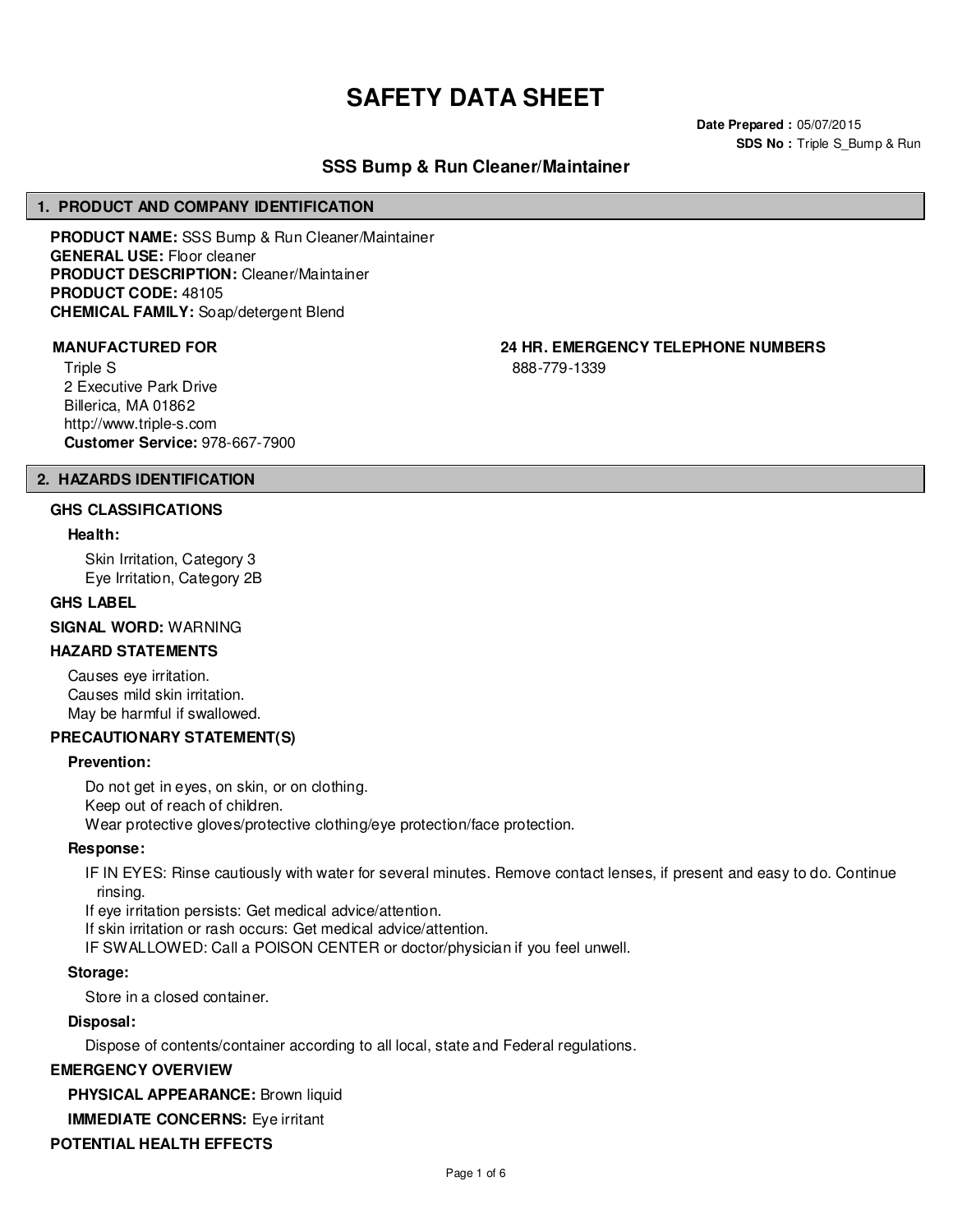**EYES:** Contact causes eye irritation.

**SKIN:** Skin irritant with prolonged or repeated contact.

# **SKIN ABSORPTION:** None Expected.

**INGESTION:** Although of moderate to low toxicity, ingestion can cause gastrointestinal irritation, nausea, vomiting, diarrhea, and possible death.

**INHALATION:** None Expected.

# **REPRODUCTIVE TOXICITY**

**TERATOGENIC EFFECTS:** None known.

**CARCINOGENICITY:** No listed substance

**MUTAGENICITY:** None known.

**MEDICAL CONDITIONS AGGRAVATED:** Previous skin conditions such as dermatitis may be aggrevated.

**ROUTES OF ENTRY:** Ingestion, eye

**WARNING CAUTION LABELS:** Irritant

**PHYSICAL HAZARDS:** None Expected.

# **3. COMPOSITION / INFORMATION ON INGREDIENTS**

| <b>Chemical Name</b>                   | $Wt.$ %   | <b>CAS</b> |
|----------------------------------------|-----------|------------|
| Fatty acids, tall-oil, potassium salts | $5 - 10$  | 61790-44-1 |
| Tetrapotassium Pyrophosphate           | $0 - 2$   | 7320-34-5  |
| Nonylphenol Ethoxylate                 | $0 - 5$   | 9016-45-9  |
| Isopropanol                            | $0 - 1$   | 67-63-0    |
| Dye                                    | < 0.1     | N/A        |
| Fragrance                              | < 0.5     | N/A        |
| Water                                  | $80 - 85$ | 7732-18-5  |

# **4. FIRST AID MEASURES**

**EYES:** Immediately flush eyes with water for at least 15 minutes, while holding eyelids open. Remove contact lenses, if present, after the first 5 minutes, then continue rinsing eye. Seek medical attention immediately.

**SKIN:** Wash with soap and water. Get medical attention if irritation develops or persists.

**INGESTION:** Get immediate medical attention. Do not induce vomiting unless instructed to do so by poison center or physician.

**INHALATION:** Remove victim to fresh air and monitor. Seek medical advise if irritation persists.

# **SIGNS AND SYMPTOMS OF OVEREXPOSURE**

**EYES:** Burning sensation with tearing, redness.

**SKIN:** Prolonged contact will cause irritation marked by redness, burning sensation.

**SKIN ABSORPTION:** Not Established

**INGESTION:** Irritation of mouth, throat, along with stomach upset, vomiting.

**INHALATION:** Irritation of nose, throat and lungs with coughing, sneezing, possible difficulty breathing.

**ACUTE TOXICITY:** Not Established

# **5. FIRE FIGHTING MEASURES**

**FLAMMABLE CLASS:** NA = Not Applicable

**GENERAL HAZARD:** NA = Not Applicable

**EXTINGUISHING MEDIA:** Not required. Water based material.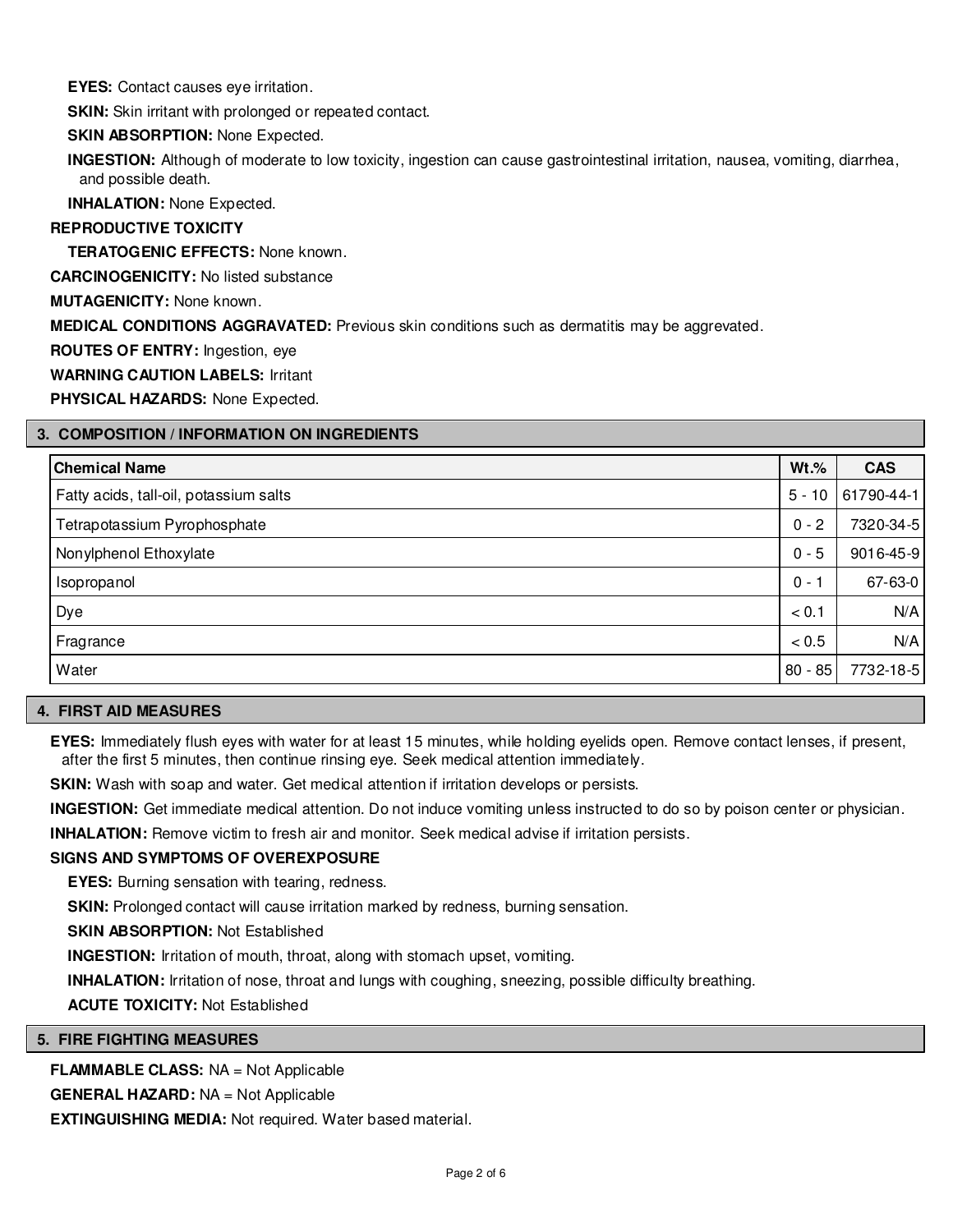# **6. ACCIDENTAL RELEASE MEASURES**

**SMALL SPILL:** Avoid walking in product. Wipe up or otherwise flush small spills to sanitary sewer.

**LARGE SPILL:** Avoid walking in material. Prevent product from entering into stream, soil, storm sewer or other bodies of water.

### **ENVIRONMENTAL PRECAUTIONS**

**WATER SPILL:** Avoid discharges into open waterways.

**LAND SPILL:** Avoid discharge to soil.

**GENERAL PROCEDURES:** Isolate spill or leak area immediately. Keep unauthorized personnel away. Do not touch or walk through spilled material. Prevent entry into waterways, sewers, or confined areas. Absorb with dry earth, sand or other noncombustible material and transfer to containers.

**SPECIAL PROTECTIVE EQUIPMENT:** Eye protection, rubber gloves, rubber boots to protect feet.

#### **7. HANDLING AND STORAGE**

**GENERAL PROCEDURES:** Close container after use.

**HANDLING:** Wear eye protection, rubber gloves when handling concentrate.

**STORAGE:** Store in area inaccessible to children.

**STORAGE TEMPERATURE:** Store at ambient temperatures.

# **8. EXPOSURE CONTROLS / PERSONAL PROTECTION**

# **EXPOSURE GUIDELINES**

| OSHA HAZARDOUS COMPONENTS (29 CFR1910.1200) |             |     |                   |     |                        |           |                     |
|---------------------------------------------|-------------|-----|-------------------|-----|------------------------|-----------|---------------------|
|                                             |             |     |                   |     | <b>EXPOSURE LIMITS</b> |           |                     |
|                                             |             |     | <b>OSHA PEL</b>   |     | <b>ACGIH TLV</b>       |           | <b>Supplier OEL</b> |
| <b>Chemical Name</b>                        |             | ppm | mq/m <sup>3</sup> | ppm | mq/m <sup>3</sup>      | ppm       | mg/m <sup>3</sup>   |
| Isopropanol                                 | <b>TWA</b>  | 400 | 980               | 200 | 490                    | <b>NL</b> | <b>NL</b>           |
|                                             | <b>STEL</b> |     |                   | 400 | 960                    | ΝL        | <b>NL</b>           |

**ENGINEERING CONTROLS:** No special requirements.

# **PERSONAL PROTECTIVE EQUIPMENT**

**EYES AND FACE:** Safety glasses with side shields.

**SKIN:** Rubber or other chemical resistant gloves.

**PROTECTIVE CLOTHING:** No special requirements.

**WORK HYGIENIC PRACTICES:** Wash with soap and water after handling. Do not eat, drink or smoke while using product.

# **9. PHYSICAL AND CHEMICAL PROPERTIES**

**PHYSICAL STATE:** Liquid **ODOR:** Sassafras **ODOR THRESHOLD:** Not Established **APPEARANCE:** Water clear **COLOR:** Brown **pH:** 10.0 to 11.0 **PERCENT VOLATILE:** 90+ **FLASH POINT AND METHOD:** None **FLAMMABLE LIMITS:** N/A **AUTOIGNITION TEMPERATURE:** NA = Not Applicable **VAPOR PRESSURE:** ≤ 20 mm Hg at (68°F)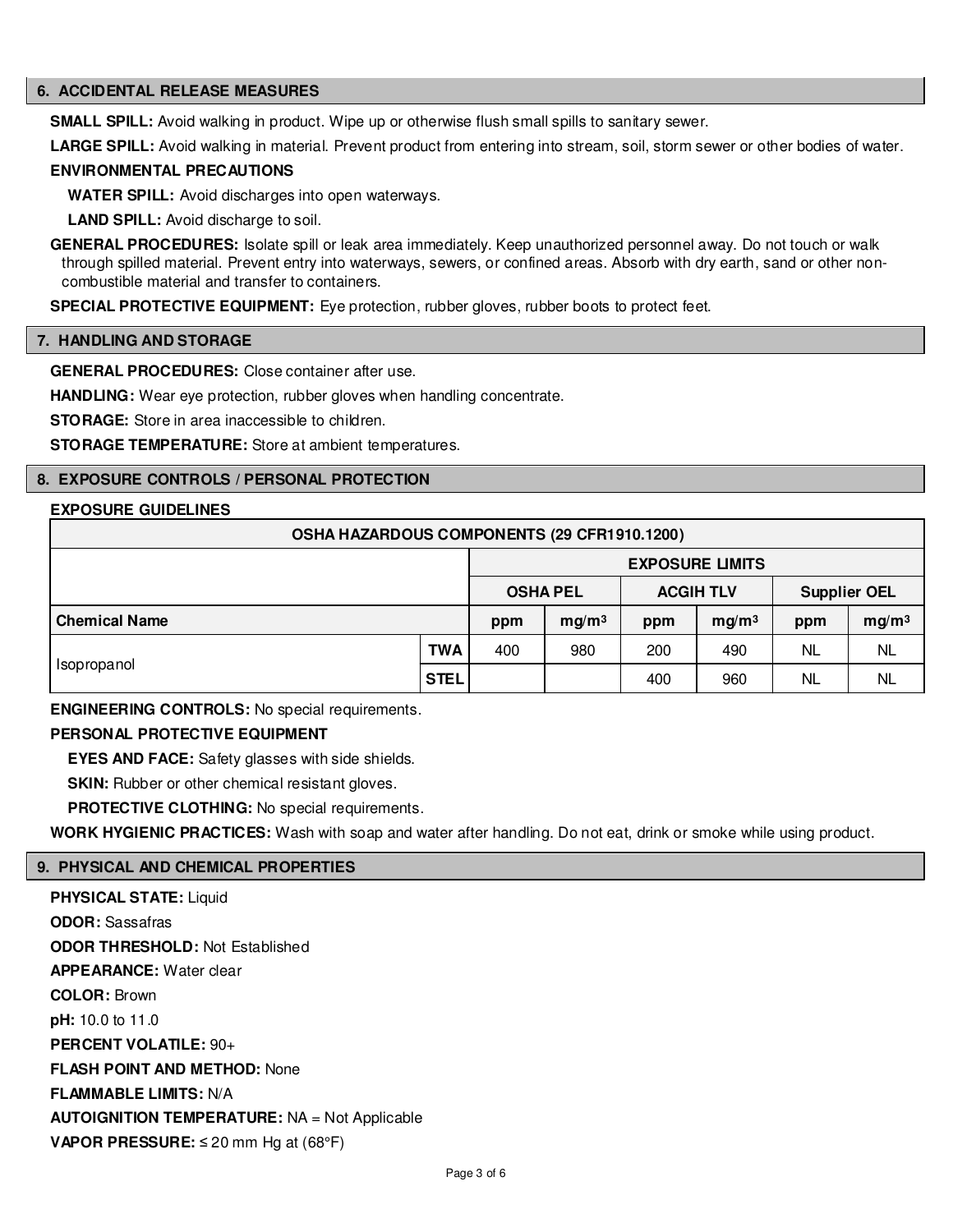**VAPOR DENSITY:** Not Available **BOILING POINT:** ~ 100°C (212°F) **FREEZING POINT: 32° F; 0° C MELTING POINT:** Not Available **THERMAL DECOMPOSITION:** Not Available **SOLUBILITY IN WATER:** Complete **EVAPORATION RATE:** (Water =1) 1.0 **DENSITY:** 8.41 at (68°F) **SPECIFIC GRAVITY:** 1.008 grams/ml. **VISCOSITY:** Slightly viscous. **(VOC):** 0.770 % by weight

# **10. STABILITY AND REACTIVITY**

**REACTIVITY:** Stable **HAZARDOUS POLYMERIZATION:** No **CONDITIONS TO AVOID:** Not Established **POSSIBILITY OF HAZARDOUS REACTIONS:** None Expected. **HAZARDOUS DECOMPOSITION PRODUCTS:** None known. **INCOMPATIBLE MATERIALS:** Strong acids, oxidizers.

#### **11. TOXICOLOGICAL INFORMATION**

# **ACUTE**

| <b>Chemical Name</b>         | ORAL LD <sub>50</sub><br>(rat) | <b>DERMAL LD<sub>50</sub></b><br>(rabbit) | <b>INHALATION</b><br>$LC_{50}$ (rat) |
|------------------------------|--------------------------------|-------------------------------------------|--------------------------------------|
| Tetrapotassium Pyrophosphate | 1000 to 2444<br>mg/kg (rat)    | $>4640$ mg/kg<br>(rabbit)                 |                                      |
| Nonylphenol Ethoxylate       | 16000 mg/kg<br>(rat)           | 4490 mg/kg<br>(rabbit)                    |                                      |
| Isopropanol                  | 5045 mg/kg<br>(rat)            | 12800 mg/kg<br>(rabbit)                   | 16000 ppm                            |

**EYES:** Not Established

**DERMAL LD50:** Not Established

**SKIN ABSORPTION: None Expected.** 

**ORAL LD50:** Not Established

**INHALATION LC50:** Not Established

**EYE EFFECTS:** Moderate to severe eye irritant.

**SKIN EFFECTS:** May irritate skin with prolonged or repeated contact.

**IRRITATION:** Irritant

**SENSITIZATION:** No known significant effects or critical hazards.

**REPRODUCTIVE EFFECTS:** No known significant effects or critical hazards.

**MUTAGENICITY:** No known significant effects or critical hazards.

# **12. ECOLOGICAL INFORMATION**

**ENVIRONMENTAL DATA:** Not Established

**ECOTOXICOLOGICAL INFORMATION:** Not Established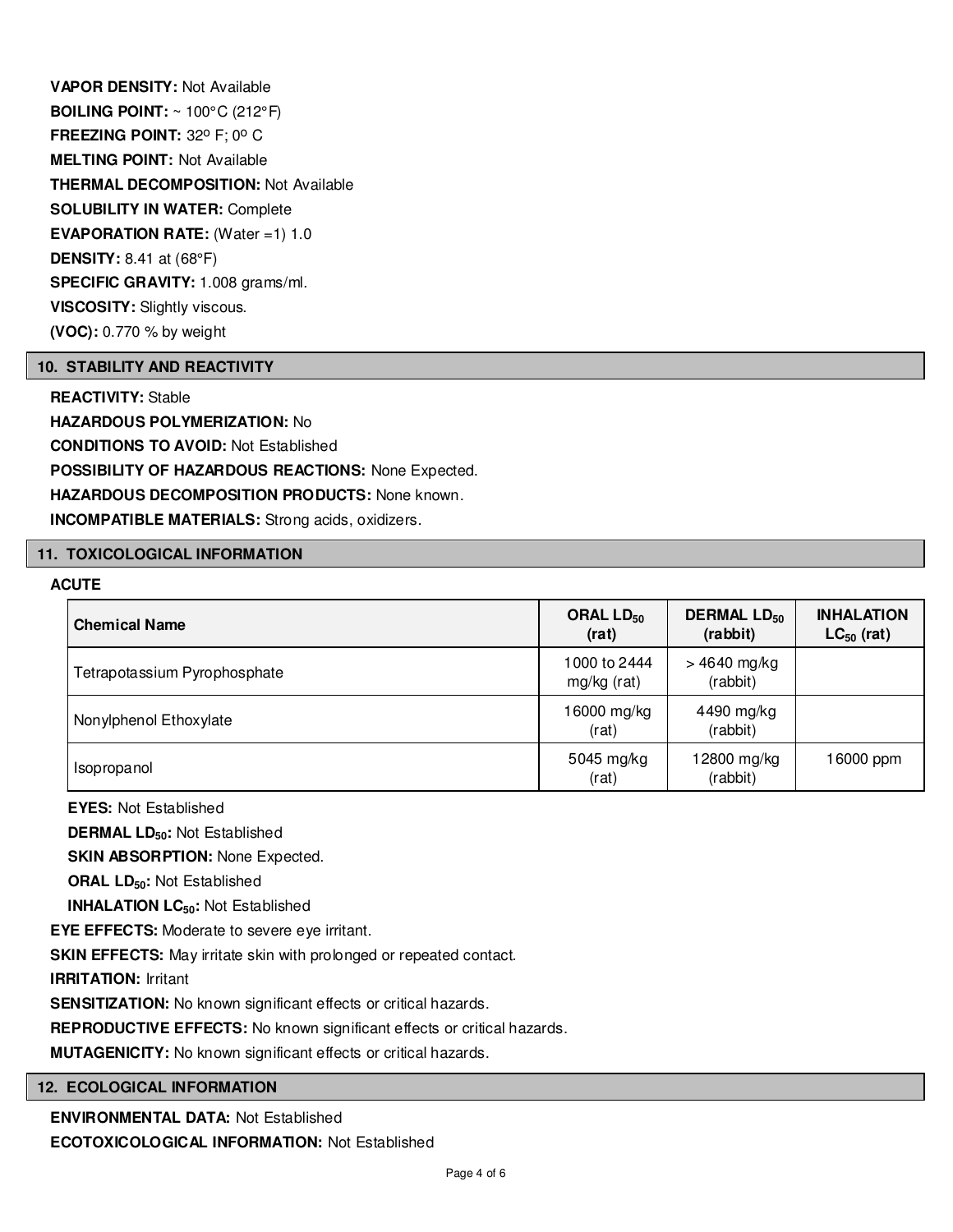# **AQUATIC TOXICITY (ACUTE):** Not Established

### **13. DISPOSAL CONSIDERATIONS**

**DISPOSAL METHOD:** Small amounts (less than 5 gallons) may be disposed of in sanitary sewer. Consult local authorities for additional disposal information.

**FOR LARGE SPILLS:** Consult with local and state authorities for large volume disposal.

**PRODUCT DISPOSAL:** See above.

**EMPTY CONTAINER:** Rinse container with clear water. Offer container for recycling, or dispose of in trash.

**RCRA/EPA WASTE INFORMATION:** NA = Not Applicable

### **14. TRANSPORT INFORMATION**

# **DOT (DEPARTMENT OF TRANSPORTATION)**

**PROPER SHIPPING NAME:** Cleaning Compound, not regulated.

# **ROAD AND RAIL (ADR/RID)**

**PROPER SHIPPING NAME:** Cleaning Compound, not regulated.

# **AIR (ICAO/IATA)**

**SHIPPING NAME:** Cleaning Compound, not regulated.

# **VESSEL (IMO/IMDG)**

**SHIPPING NAME:** Cleaning Compound, not regulated.

#### **15. REGULATORY INFORMATION**

### **UNITED STATES**

# **SARA TITLE III (SUPERFUND AMENDMENTS AND REAUTHORIZATION ACT)**

**311/312 HAZARD CATEGORIES:** Health - Acute

**FIRE:** No **PRESSURE GENERATING:** No **REACTIVITY:** No **ACUTE:** Yes **CHRONIC:** No

**313 REPORTABLE INGREDIENTS:** NA = Not Applicable

**302/304 EMERGENCY PLANNING**

**EMERGENCY PLAN:** NA = Not Applicable

# **CERCLA (COMPREHENSIVE RESPONSE, COMPENSATION, AND LIABILITY ACT)**

**CERCLA REGULATORY:** NA = Not Applicable

# **TSCA (TOXIC SUBSTANCE CONTROL ACT)**

**TSCA REGULATORY:** All ingredients are listed on the TSCA Chemical Inventory.

# **STATES WITH SPECIAL REQUIREMENTS**

| <b>Chemical Name</b>   | <b>Requirements</b>                                                                                                 |
|------------------------|---------------------------------------------------------------------------------------------------------------------|
| Nonylphenol Ethoxylate | Massachusetts Right to Know Substance<br>New Jersey Right To Know Substance<br>Pennsylvania Right to Know Substance |
| Isopropanol            | Massachusetts Right to Know Substance<br>New Jersey Right To Know Substance<br>Pennsylvania Right to Know Substance |

# **CALIFORNIA PROPOSITION 65:** None

**CARCINOGEN:** Not Established

# **16. OTHER INFORMATION**

**PREPARED BY:** Regulatory Affairs Department **Date Prepared:** 05/07/2015